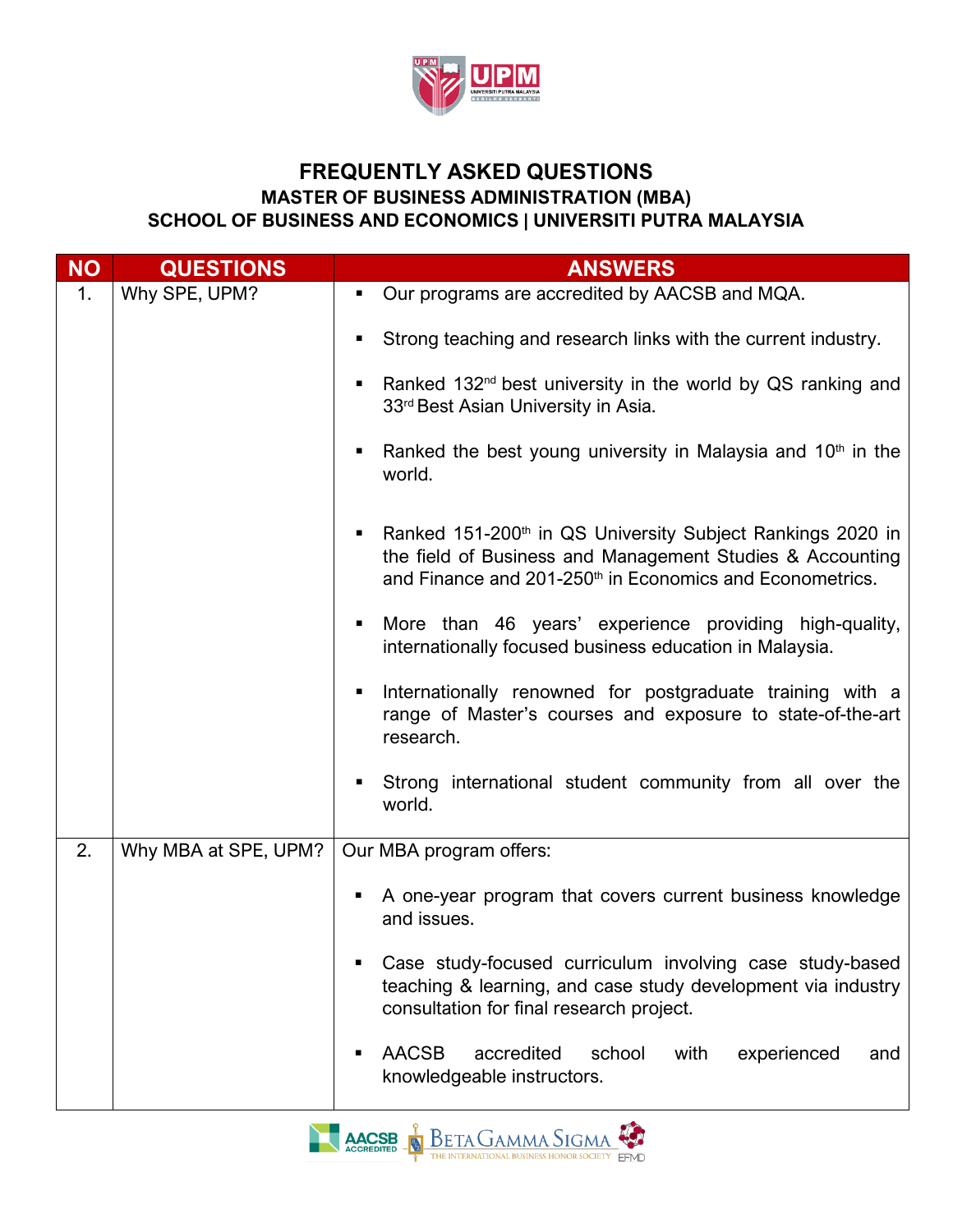

|    |                                          | A globally recognised program with a strong Asian focus.<br>п                                                                                                                                                                                                                     |
|----|------------------------------------------|-----------------------------------------------------------------------------------------------------------------------------------------------------------------------------------------------------------------------------------------------------------------------------------|
|    |                                          | Realistic and wholesome learning experience via the use of<br>п<br>real industrial case studies.                                                                                                                                                                                  |
| 3. | What<br>makes<br><b>us</b><br>different? | Our MBA program emphasises on:<br><b>Strategic Leadership</b><br>• Professional & Personal Development<br>• Innovation & Entrepreneurship<br>• Case studies and relevant industry experience<br><b>Managerial Analytics</b>                                                       |
| 4. | is<br>the<br>How<br>long<br>program?     | 12 months. Three semesters (Full Time)                                                                                                                                                                                                                                            |
| 5. | What is the mode of the<br>program?      | Full time and Face to Face                                                                                                                                                                                                                                                        |
| 6. | When is the program<br>intake?           | The program has three (3) intakes:<br>$(1st$ trimester)<br>July<br>■ November<br>$(2nd$ trimester)<br>$(3rd$ trimester)<br>March                                                                                                                                                  |
| 7. | What is the<br>program<br>structure?     | Our courses are divided into four categories:<br>• Core courses (4 courses; 10 credit hours)<br>Specialisation Courses (6 courses; 18 credit hours)<br>• Elective Courses (2 courses; 6 credit hours)<br>• Case Study Project (8 credit hours)<br><b>Total Credit Hours = 42</b>  |
| 8. | Who is this program for?                 | • Successful managers and executives who want to upgrade their<br>career to a new level.<br>Experienced professionals looking to achieve their business<br>leadership potential.<br>Ambitious people who want a fast track to their chosen career or<br>to start a new enterprise |

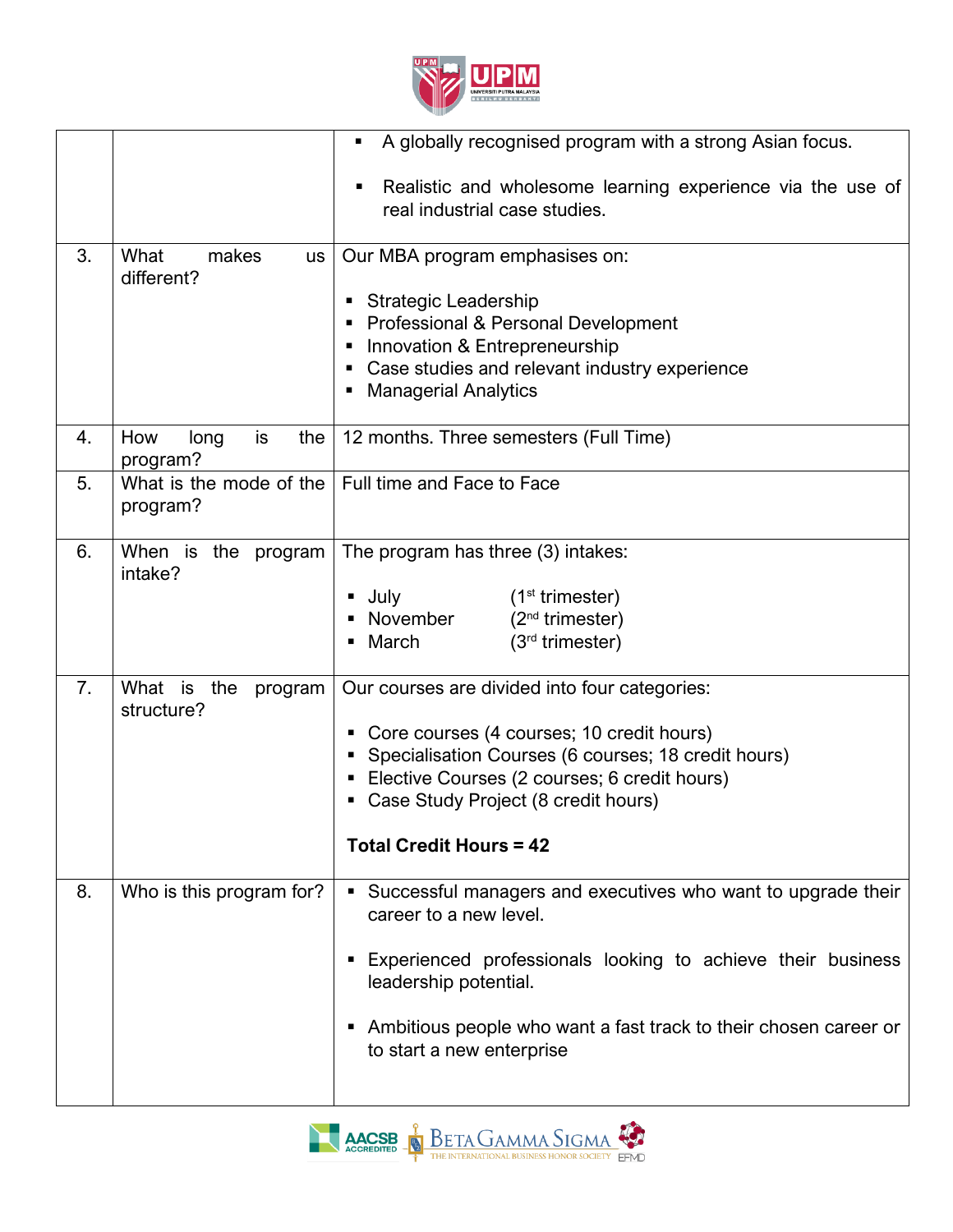

| 9.  | What are the job and<br>potential<br>career<br>prospects? | <b>Business leader</b><br>• Marketer<br><b>Senior Manager</b><br>ш<br>Consultant<br><b>Director</b><br><b>Business Developer</b><br>Entrepreneur<br>• Venture Capitalist<br>• Senior Government leader<br><b>Executive roles in marketing, operations, finance, Sales and</b><br>Communications                                                                                                                                                                                                                                  |
|-----|-----------------------------------------------------------|----------------------------------------------------------------------------------------------------------------------------------------------------------------------------------------------------------------------------------------------------------------------------------------------------------------------------------------------------------------------------------------------------------------------------------------------------------------------------------------------------------------------------------|
| 10. | this<br>How<br>will<br>much<br>program cost you?          | The program fee for our MBA Program is:<br>• RM26,350 for local students<br>RM37,900 for international students<br><b>The</b><br>method<br>be<br>of<br>payment can<br>through:<br>accessed<br>https://sgs.upm.edu.my/content/methods_of_payment-30092                                                                                                                                                                                                                                                                            |
| 11. | What are the required<br>academic qualifications?         | The candidate should possess a:<br>i. Bachelor's Degree or an equivalent qualification in a relevant<br>field with a minimum CGPA of 3.000 and a minimum of 1 year<br>working experience; or<br>Bachelor's Degree or an equivalent qualification with a CGPA<br>н.<br>between 2.500 - 2.999 and a minimum of two (2) years working<br>experience in a relevant field; or<br>iii. Bachelor's Degree or an equivalent qualification with a CGPA<br>below 2.500 and a minimum of 5 years working experience in a<br>relevant field. |
| 12. | What are the English<br>language requirements?            | No English language requirements for local candidates.<br>International candidates whose first language is not English must<br>obtain one of the following:<br>Band 6.0 for IELTS (Academic Version); or<br>п<br>Score 79-80 for TOEFL (Internet-based); or<br>п<br>Band 4 for MUET; or<br>Score 50 for PTE Academic; or                                                                                                                                                                                                         |